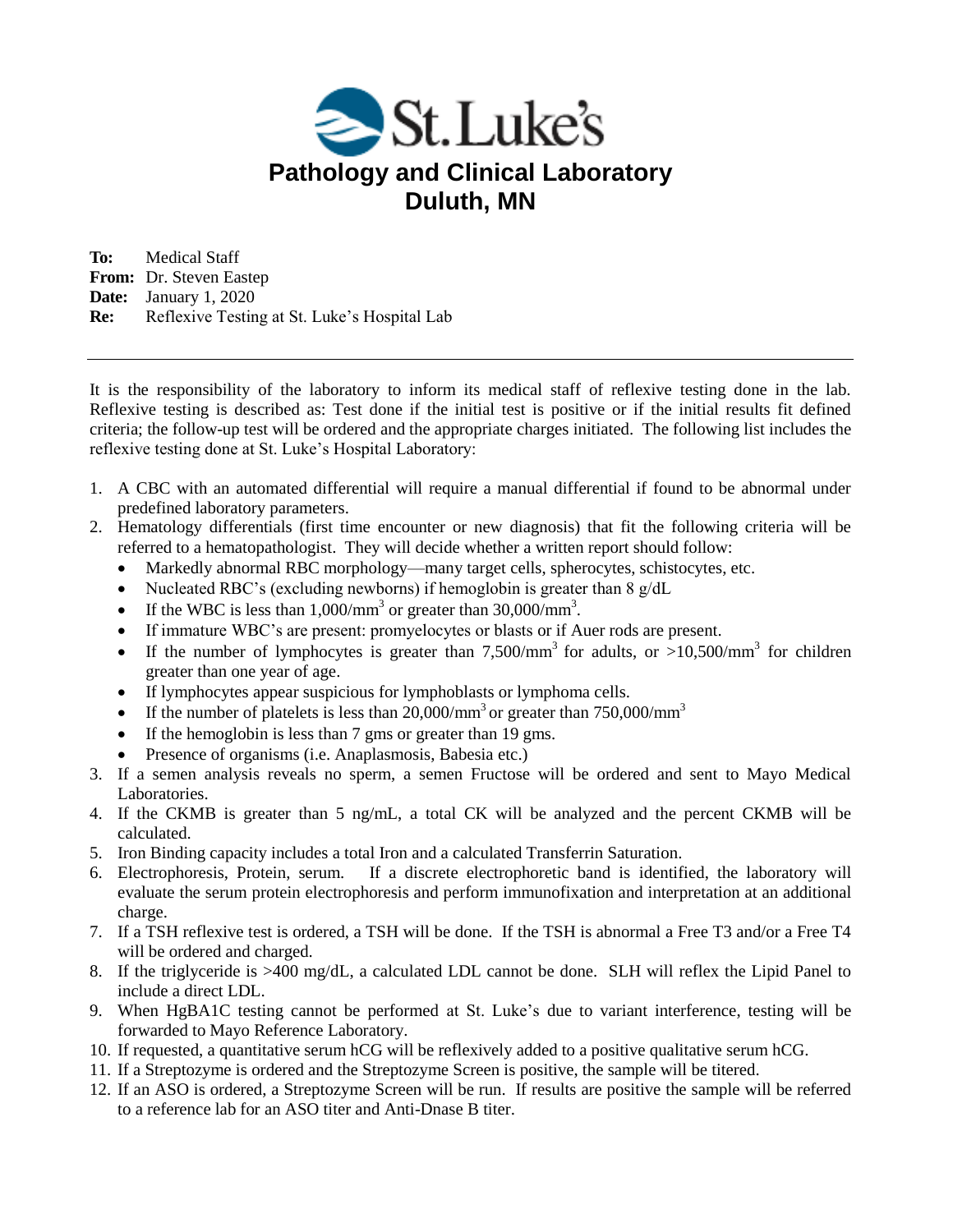Reflexive testing policy, St. Luke's Laboratory

- 13. If the Lyme Disease Antibody is positive, a sample will be sent to a reference lab for Western Blot Confirmation.
- 14. Treponema antibody tests that are positive will reflex to an RPR Titer. The specimen will be referred to MDH if the RPR Titer is negative.
- 15. All reactive samples for HCV will be reflexed to a HCV, RNA-PCR. Reactive samples for Hepatitis B Surface Antigen are confirmed with a neutralization procedure.
- 16. Reactive samples for Human Immunodeficiency Virus will be sent to Mayo for HIV-1 and HIV-2 Antibody Differentiation. Based on the results of the test, Mayo may add on additional testing.
- 17. If requested, an Epstein Barr panel will be reflexively added to a negative Monospot.
- 18. ANA testing ordered as ANA with Reflex that are positive will reflex to a dsDNA, ENA and Ribosome. The ENA and Ribosome will be sent to Mayo.
- 19. ANA testing that is part of the Connective Tissue Disease Cascade that are positive will reflex to a dsDNA, ENA, Centromere and Ribosome. The ENA, Centromere and Ribosome will be sent to Mayo.
- 20. dsDNA samples that are equivocal or positive will reflex to a send-out dsDNA by Crithidia methodology.
- 21. Celiac Disease Cascade begins with a total IgA. Based on the results of the initial IgA, Tissue Transglutaminase IgA/IgG, Endomysial and Gliadin testing may or may not be performed.
- 22. If the white blood cell count on Body Fluids is >10 nucleated cells; a differential will be done.
- 23. If a UA is ordered; the microscopic will be done if the protein, nitrate and/or leukocyte esterase is positive; if the blood is greater than trace or if the glucose is greater than 1 g/dL. If the nitrate is positive and/or the leukocyte esterase is moderate to large, a urine culture will be ordered. The urine culture will be ordered on catheterized urines from children under the age of 10, regardless of urine chemistry results.
- 24. When a Streptococcus B PCR test is reported as indeterminate, a Strep B culture will be done.
- 25. Gram stains will be done on the following cultures:
	- Bronchial Brushings or Bronchial Washing
	- Body Fluid
	- CSF Fluid
	- Ear/Eye Cultures
	- Sputum Culture
	- Tissue Culture
	- Wound Culture
	- Fungus Culture: KOH
	- AFB Cultures: If the culture is from an inpatient, the AFB direct stain will be read at SLH.
- 26. Culture Identification: Organisms identified in bacterial and fungal cultures will be identified at an additional charge
- 27. Antibiotic Sensitivity. Sensitivities will be done on all significant isolates as determined by SLH Microbiology Department. If additional sensitivities are needed, please call ext. 5319.
- 28. If a Strep Screen is positive, no further testing is done. If a Strep Screen is negative, a throat culture for Strep A is completed and charged unless the physician specifically requested to only do the antigen testing. A throat culture for Strep A is not reflexively added if the patient is seen in ED or St. Luke's Urgent Care.
- 29. Ova and Parasite Screen has replaced the traditional Ova and Parasite microscopic examination. This EIA assay will detect Giardia and Cryptosporidium antigens. Positive Cryptosporidium specimens will be forwarded to the Minnesota Department of Health. Stool specimens will be held for two weeks in preservative following the Giardia and Cryptosporidium EIA results to allow conversion to a conventional microscopic examination. This O&P Screen will automatically replace orders for stool O&P microscopic examinations unless overridden by the ordering physician stating Complete O & P.
- 30. When an Antibody screen (indirect coombs) is resulted as positive, an antibody identification and antigen typing will be performed as indicated.
- 31. When the autocontrol in an antibody identification is positive, a direct coombs test will be ordered.
- 32. If a clinically significant antibody is detected on a type and screen order, two units of antigen negative red blood cells will be crossmatched in addition to the number of units initially requested. Exception: